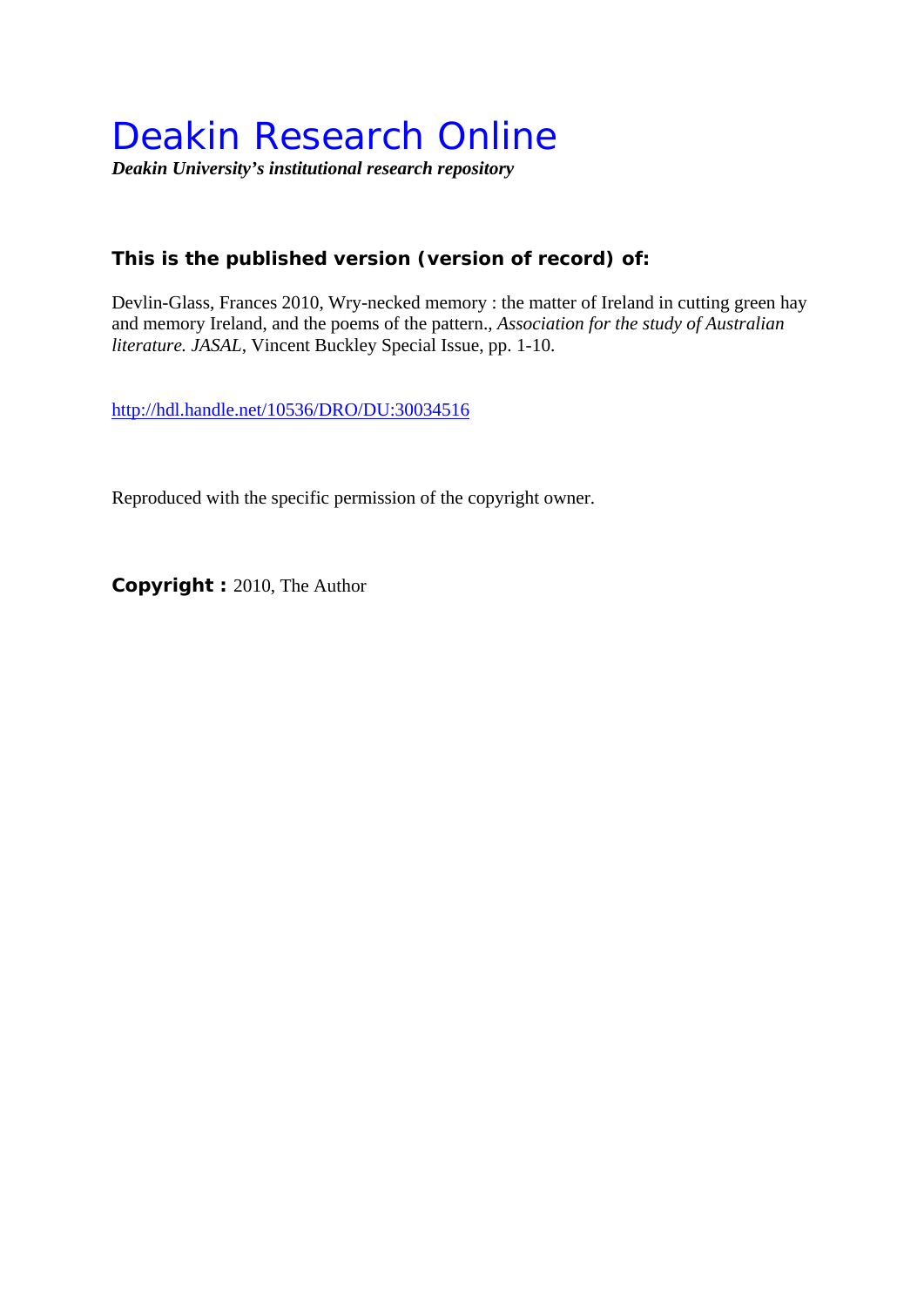# **'[W]ry-necked memory': the Matter of Ireland in** *Cutting Green Hay* **and** *Memory Ireland,* **and the poems of** *The Pattern.*

#### FRANCES DEVLIN-GLASS Deakin University

I have long been intrigued by the intellectual trajectory, genealogy, and epistemology which lurks in the hiatus between the Irish-Australian preoccupations of *Cutting Green Hay* (Buckley 1983) and the commitment to the Irish cause and to a politics of identity in *Memory Ireland* (Buckley 1985). It is a sea-change, rich and strange, from Irish-Australian to Australian-Irish, and it is only scantily prepared for in the earlier volume. It has baffled me for a long time, partly because, although there were a number of Australians who became 'professional' Irishmen and women in Melbourne, it is an unusual formation in Australia (or was in the '60s, '70s and '80s). As Buckley himself and the historians of Irish-Australia make clear, the Irish as a group were more likely to repress Irishness than flaunt it, and to assimilate as Australians (O'Farrell, *Catholic*; Fitzpatrick *passim*; O'Farrell, *Irish 1788* 9, 11, 12, 156-7). Tribalism tended to find expression in Catholic identity rather than Irish identity, as Buckley is well aware (*Cutting* 50). The hiatus in Buckley's identity-formation remains puzzling, and I suggest in this paper that the memoirs evade the issues in a way that the poetry does not.

*Cutting Green Hay* does not make much of visits to Ireland that began in the 1950s, and it seems plausible that the matter of Ireland which is so fully canvassed in the more journalistic *Memory Ireland* may have been excluded from it, or confined to the matter of Irish Australia, simply for neatness' sake, with a view to including it in the later work. The earlier memoir tells an all-too familiar story of his family's radical severing from their Irish roots, language, poetic tradition, and their ignorance of Ireland. It also tells of his own trajectory through the exciting decade-and-a-bit of the lay intellectual apostolate in Melbourne in the 1950s and early '60s. Irishness is a deficit in this memoir and identity is more strongly Catholic than Irish. The story of his family's bid to be thought of as Australians, their language loss by the second generation, their ignorance of Ireland (Buckley, *Identity*; Buckley, *Cutting* 13), and their enactment of a life-denying form of Catholicism—body-hating, abject, in love with martyrdom and self-sacrifice, in thrall to the clergy—is a well-known one, much documented by the historians of Irish-Australia (O'Farrell *Catholic*; O'Farrell *Irish*; Fitzpatrick; O'Farrell *Irish 1788*). The lay apostolate in the form that Buckley practised, indeed led it, at the University of Melbourne was very different, and in terms of Catholic authority, revolutionary in 'building a sense of community and intellectual enquiry, combining Catholic faith and tradition with modern critical and scientific thinking' (Noone 13): it was suspicious of clerical control (especially bishops) unless clerical guidance was dialectical and empowering in the way that the Jesuits who ran the Newman society were (the Jesuits most admired by Buckley were Jerry Golden, Jeremiah Murphy, and William Hackett). Buckley describes the Newman Society as a church within a church, egalitarian, joyful and ebullient, challenging, revelling in heterodoxy and heresy, the university at its best (*Cutting* 294, 296), and he was at the helm of this intellectual experiment, its pre-eminent guiding figure. His constituency committed itself to an applied theopoetics (Rowe 180) of incarnation; to the idea of the world, and especially place, as full of sacredness; to church as a humanist enterprise; and to church as politicised (arising out of the Catholic labour movement, it concerned itself with how Catholicism and study in the secular university could be married, and later in relation to Vietnam) and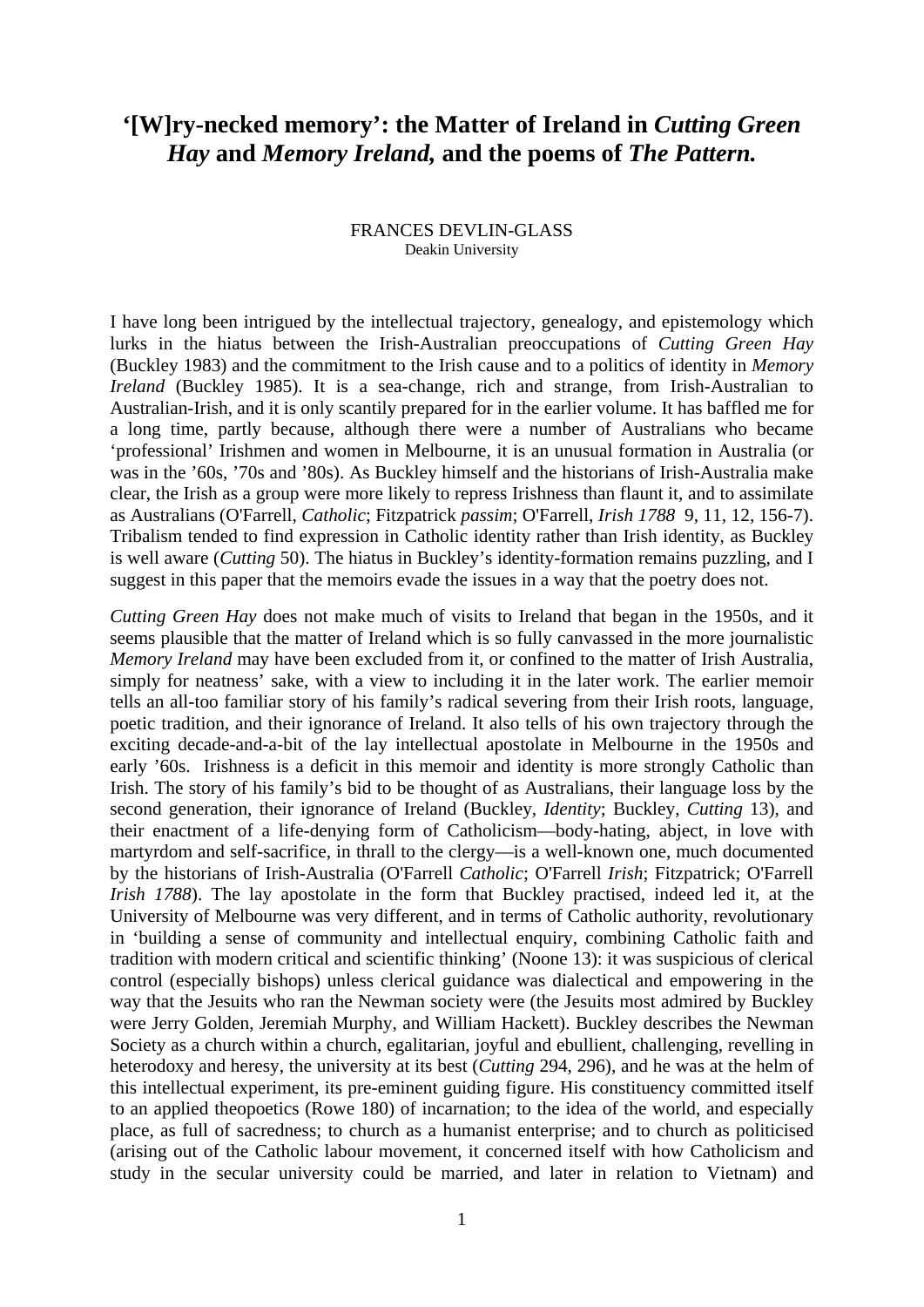committed to social justice agendas (*Cutting* 163, 243-6). Buckley 'kills off' the Newman Society of Victoria (*Cutting* 250), rather prematurely I would argue. At different times in the narrative, he offers different dates: as far as he is concerned, it was dead in *his* 'bad year' 1961, and certainly by 1964 (*Cutting* 220, 250, 284). In doing this, I believe he projects the gloom of that period (arising from his own illness, and perhaps marital problems, which undoubtedly had ecclesiastical ramifications, of a sort not known to me) and his own understandable world-weariness with the exhausting politics of Frank Knopfelmacher which factionalised the Newman society and many other political and religious groupings on campus, onto the apostolate.

Buckley's charismatic impact was not confined to Victoria, or Melbourne. As an English student a decade later at the University of Queensland (UQ), I was well aware of the centrality of his legacy<sup>[1](#page-8-0)</sup> both as an Australianist critic (and, of course, poet) and a Newmanite, and watched my closest friends take the Buckleyesque notions of incarnation into very unlikely lay theology of the family, of the Eucharist, the mass, and the civil rights arena. Such writers were frenetically engaged in redefining what the apostolate meant. At UQ, this avowedly experimental and home-grown lay theology occurred under the mentorship of another Jesuit chaplain, Fr. Pat O'Sullivan, who had learnt his craft as a Jesuit chaplain from Jerry Golden. He was prepared, in his characteristically circumspect manner, to defend his headstrong flock against Joh Bjelke Petersen and the Special Branch; in the end, that group took on the Archbishop over Pope Paul VI's papal encyclical, *Humanae Vitae2* and the stripping of the faculties of another chaplain, Fr. Greg Dening, SJ. Hard evidence of the empowering theology generated by Newman Society members is no doubt to be found in the files of the Queensland Special Branch (who infiltrated meetings) and in the Newman-Society-of-Queenslandsponsored magazine, *Consider*. So, the failures Buckley lays at the feet of the Melbourne apostolate—flaccidity in the public arena and in politics (*Cutting* 252) were certainly not those besetting his disciples (who, by the way, never saw themselves intellectually in thrall to Buckley, merely inspired by his ideas and willing to apply them in new ways) in Queensland. Peter Wertheim and Dan O'Neill were both well known to him, and Sven Condon and Mary O'Brien. Lived experience of incarnational theology marked the end of viability in ordinary parishes for many of the Melbourne University apostolate (and for many of my peers at Queensland) who report the transformational effect of the thinking of the era (Noone *passim*). It conferred the freedom to do theology independently of institutional church. Buckley was central to the continuance of the concept of Incarnation into the late '60s in Queensland, and to many of those influenced by him, whether he knew it or not (and he undoubtedly did know this, as he continued to perform at UCFA conferences until 1970). By then, the Vatican Council and certain doings in Paris added merely a little extra fuel to an already burning fire.<sup>3</sup> A small and wayward symptom of Buckley's continuing relevance was a graffito which appeared in a UQ (women's) toilet after a UCFA conference in Melbourne in about 1967/8, which I took to be a waggishly affectionate tribute: 'God is not dead; he is alive and well and professing English at Melbourne.'4

So, how then, and by what process, did Buckley give up on this vital, transformative and communal narrative of liberal Catholicism and replace it with a more secular politicised Irishness with a distinct literary tenor?<sup>5</sup> By way of digression, this transformation is eerily paralleled in Buckley's critical writings by his movement away from being one of the preeminent practitioners of Australian literary criticism to poet and memoirist fully engaged in public domains. This movement occurs first in his work on *Poetry and the Sacred* (which contains a pivotal and revealing chapter on Yeats), and later in his engagement with the public domains, of the apostolate in Australia in *Cutting Green Hay* and his investments in the Irish republican movement in the period after the escalation of violence in Ulster in the late '60s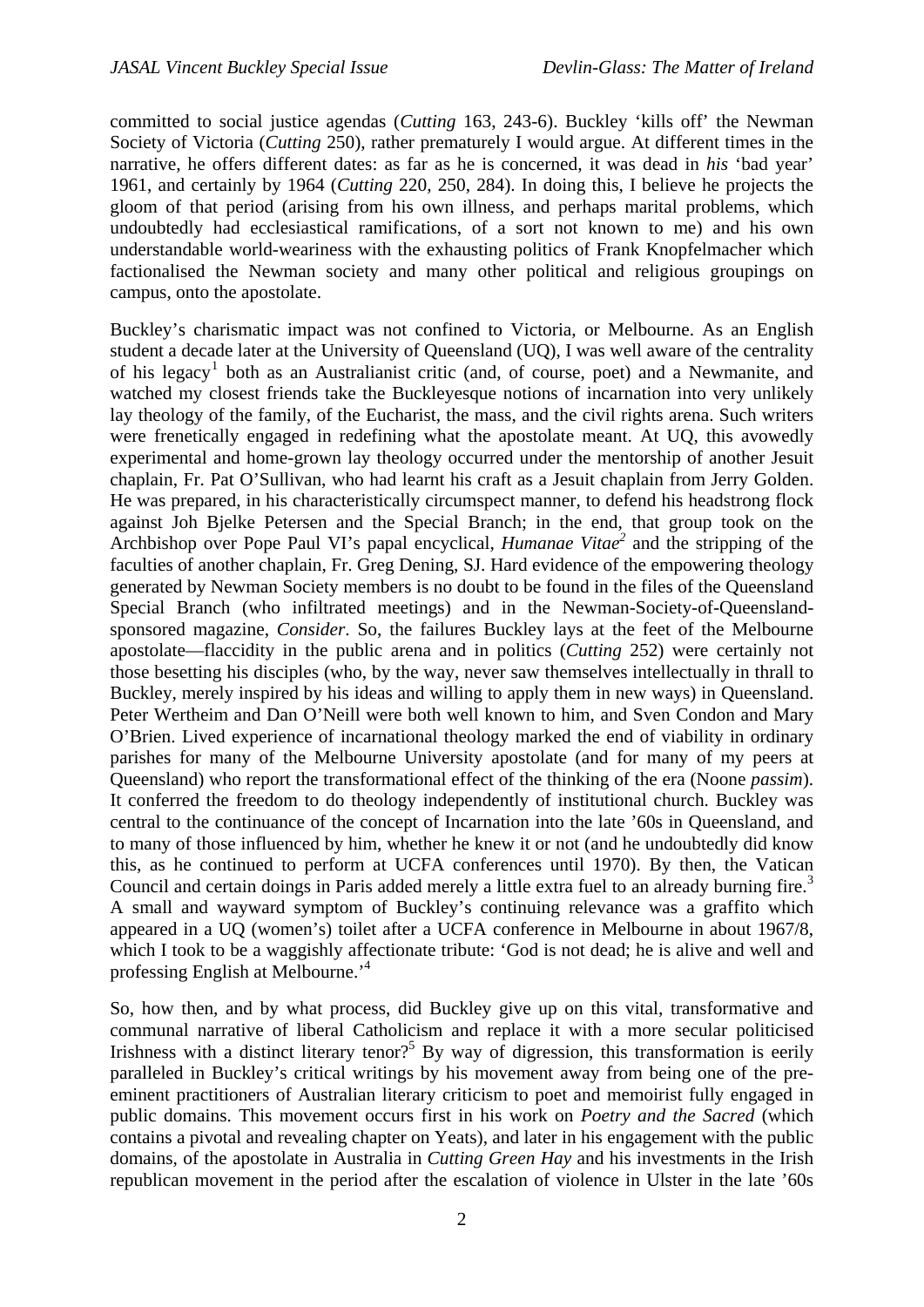and especially after Bloody Sunday, 30 January 1972 (Buckley and Committee for Civil Rights in Ireland) in *Memory Ireland*. I am not the first person to query the shift from Irish-Australian to professional Irishman: Philip Harvey offers a tough-minded exploration of the same territory (Harvey 'Guest' especially 215). I use the word *replace* with due consideration as to me this shift in identity formation reads as a *substitution*, as a *displacement* which set out to dislodge (and bury perhaps?) an older sediment of commitment. *Memory Ireland* is less help in understanding this shift in focus, I suggest, than the poems of *The Pattern*. In *Memory Ireland*, there is little acknowledgment of the energetic theopolitics of incarnationalism of the earlier era: Catholicism, as an intellectual investment, seems to have quietly slipped away. There is quite a deal more overt critique of the Irish episcopate and their undue interference in political life in the Abortion referendum of 1983, and a more conscious aligning of himself with those of his literary forebears who had taken up the cudgels decades before him (especially Joyce and Yeats). In his essay, 'Imagination's Home', political engagement is slipped in as the last criterion by which a 'source country' is to be known (25). The poet who in Australia was not prepared to lend his voice to propagandise against the Vietnam war (*Cutting*163), though he clearly was on the liberal side politically, is moved by the Hunger strikes and is implicitly critical of those would not unequivocally commit in support of them, at the same time disingenuously disavowing the political nature of his own poem, 'Hunger-Strike' (*Memory*173). *Memory Ireland* is an edgy, uncomfortable, ungenerous and patronising work, despite its will to love. What I find most disquieting about this admittedly journalistic, impressionistic work is its magisterial tone, its certainty in critique. The work uneasily negotiates a fine line between legitimate critique and angry personal disappointment. Posing at different times as a 'forthright' critic in a culture where it is not welcome (231), and at other times more tentatively as 'a loving outsider' (vii), he is often scathing. Contesting the notion that Ireland is too burdened with memory, he counter-argues:

… its [*Memory Ireland's*] hidden theme is Ireland's loss of its own memory, forced out by dispossessors, abandoned by ignorance, sold by jobbers, collapsed for lack of visible support, or simply leached away by the green misty weather…. (vii)

In more recent times, it has been asked to lose its national memory by a kind of policy, in which politicians of almost all parties, ecclesiastics of all religions, media operators, and revisionist historians co-operate to create (and let us hope they do not need to enforce, for if they need to, they will) a new sense of corporate identity. (ix)

It is the work of a world-weary man who wants to love a culture because of its richness and depth (known mainly through its literature but also as a result of several long visits) but who is afflicted by modernist angst about its collapse into anomie, passivity, loss of cultural memory, poverty, defencelessness against drugs, crime and corruption, and who is obsessively worried about the culture's alleged death-throes. The work also enacts a heavily binarised, un-nuanced politics in relation to English/Irish relations, $6$  and raises questions about the difference between legitimate critique and misanthropy. In his defence, the pre-Celtic Tiger Ireland of the '70s was a dispiriting place, with very sizeable pockets of poverty and inequity, which was by no means confined to the conflict-ridden Catholic ghettoes of Northern Ireland. Insofar as *Memory Ireland* has vitality, it comes from two elements: his recording of the Republic's response (and lack of response) and his own reading of the Hunger Strikes as they unfolded over many months; and secondly, the sense it creates that the task of reworking an identity formation is extremely onerous, conflictual and disturbing. It is a work that continually takes its bearings from an imagined, idealised pre-modern Irish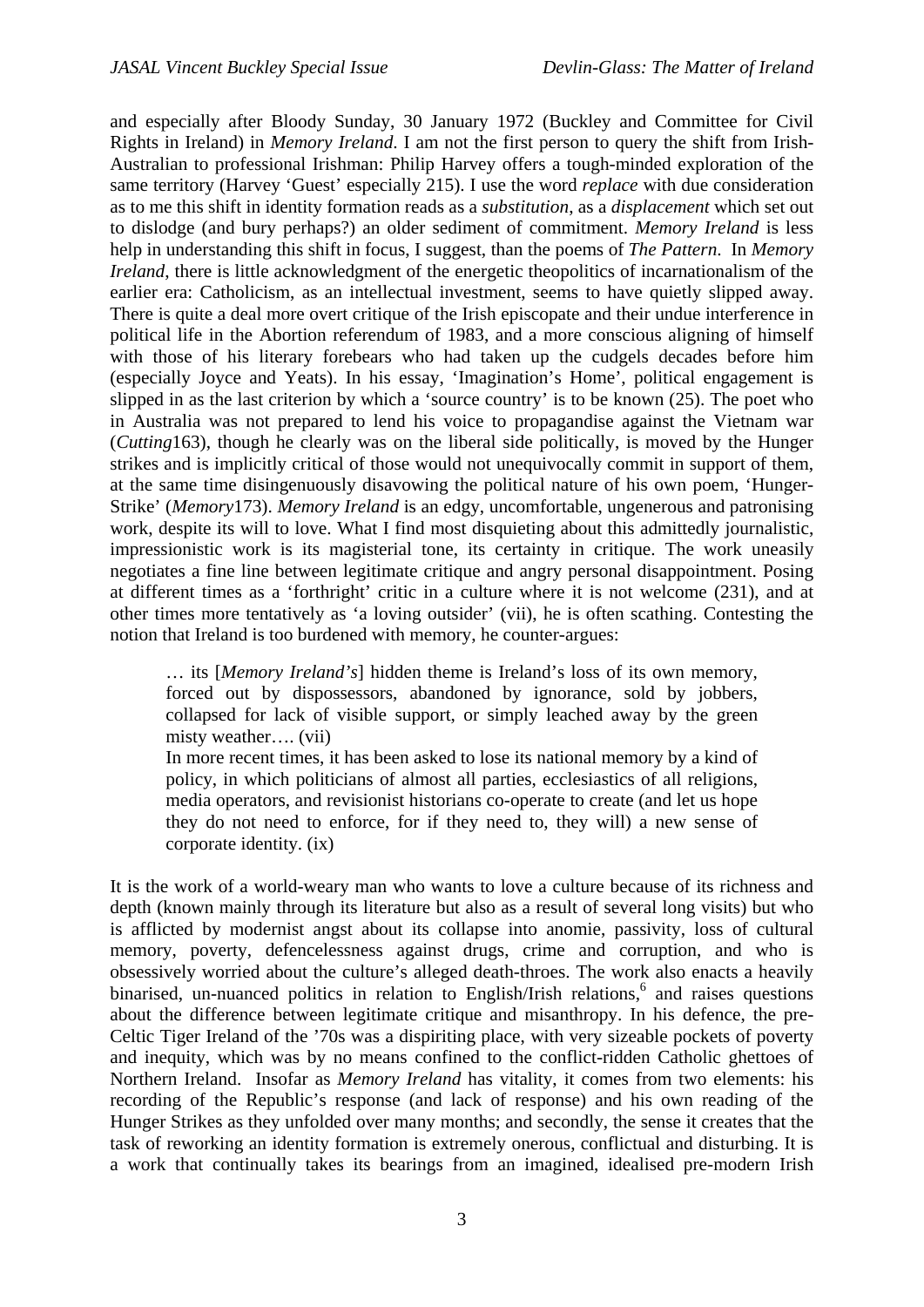condition, with pre-modern ontologies and codes of belonging to land rather than with real people (see in particular, Chapter 6).

The exquisitely crafted volume of poems, *The Pattern* (Buckley 1979), does similar work, but very differently. It is the most Ireland-centred of his works, and it too concerns itself with engendering the new identity, but it is focused inwardly and its commitment to provisionality reveals much about this process of Irish self-fashioning. It would be instructive to know what the sequence of writing *Cutting Green Hay*, *Memory Ireland* and *The Pattern* was. I am reliably informed by Penelope Buckley (personal conversation 11 February 2009), that the earlier autobiography was begun many years before its publication date, and the detail with which complex events are recorded tend to confirm this. The later one seems to have been intended to justify and explicate the personal redirection of energies into poetry and Irish identity-formation that occurred during sabbaticals in Ireland in from the mid-'50s, and more intensively in the '70s and early '80s. The work of reconfiguring and engendering a new identity is in *The Pattern* a moving work-in-progress, full of anxiety, an inevitably and properly incomplete process. Like many a diasporic subject, he expects Ireland as ultimate 'homeland' to be a *matrix*, incidentally, the first of the variant meanings he offers for the polyvalent word, *pattern* ([7]). What is desired is to lie 'along the buds of my mother's body' ('Your Father's House', 28). I take both the real Irish-Australian mother (and father) to be also an analogue of the source country. But if Ireland is a mother, it is an unloving mother who starves her children, leaves them with 'inflamed nerves' (9); in another poem, and regendering the image, earth is a 'treacherous landlord' ('Orangemen', 42).

Victim narratives abound in this volume. The poem 'Gaeltacht' makes a claim on land, only to deny it: 'This is your living-space. There is no ego in it' (13). What underwrites this denial is 400 years of dispossession, by such as '[i]deal secretaries, modest and brutal' (11) as Raleigh, and most damningly, Spenser, whose acclimatisation to Munster takes the form of 'Ignoring' the natives in favour of writing poetry for his bride (13). As counterweight to Spenser, Buckley points to another seventeenth-century poet, hardly known even in Ireland.<sup>7</sup> Pierce Ferriter, 'who decades after would come home, to the poets' foreland, to see what the ridges of grass had left him' (11). What Buckley's version of the narrative of Piaras Feiritéir omits is his twelve-year courageous defence of Tralee Castle (1641-53). He was, however, finally tricked into accepting safe passage by the English, and enjoyed sufficient prestige to be given the succour of priest and bishop at his execution.<sup>8</sup> He could have been represented as a hero of resistance, but is not; rather, his victim status is insisted upon. Buckley's footnote about the Munster settlement is full of indignation that Spenser's witnessing of the atrocities he presided over in the Bride Valley (and surely this double meaning is intended?) is unsurprising to editors of the Oxford Standard Authors edition (64). Buckley positions himself alongside the victims, the massacred of Smerwick in 1580, and the famine children of 'The Blind School' (24-5). By *The Pattern*, Buckley is clearly letting go of the aestheticism which forbade him to take up a political position during the Vietnam era, and is working in advocacy mode in post-colonial ways, a stance he had refused as an Australian literary critic when aestheticism and metaphysics were the main criteria for literariness. His political engagements earlier in his career tended to take the form of abstract elegies with an unspecified referent (as in 'Grace at World's End', in *Arcady and Other Places*, 1966) or satire at the expense of the political process (as in the sequence 'Eleven Political Poems' from the same volume). By comparison, the political poems of *The Pattern* are sharply focused, historically framed and they insist that poetry does the work of political action.

Hostile Tudor colonisation in Munster and the Great Famine loom large in this volume and there are many fine passionate poems which allude to and decry English *laissez-faire* policies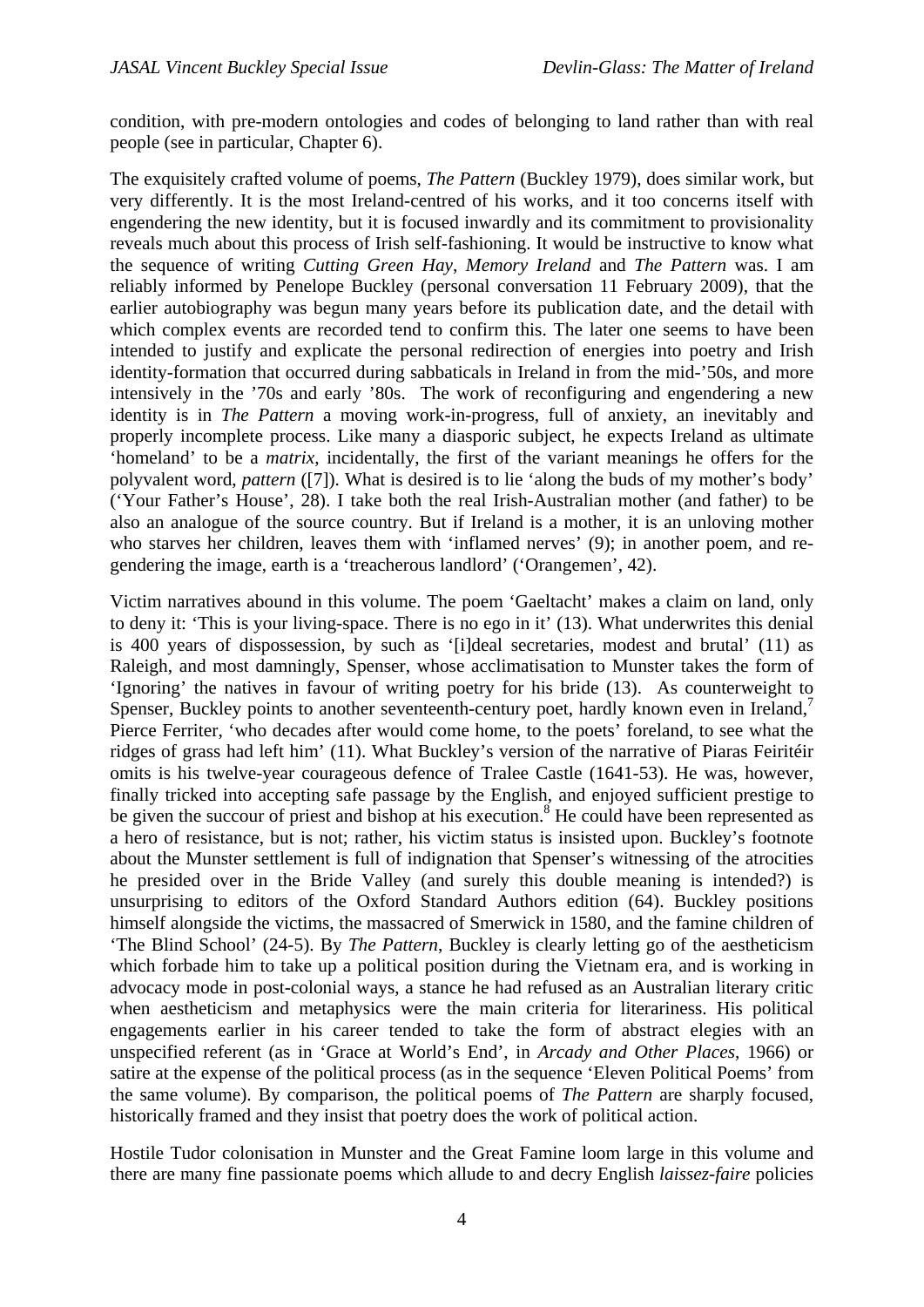and their enduring legacy of reluctant emigration to the New World over many decades. These excesses are used to explain the land-hunger that motivated his grandparents' abandonment of Irish culture. When he writes about land, it is in terms that a Young Ireland revolutionary might use:

And as we struggled to contain Munster, the crackle of wheels passing over moorland rang in the peaty air, and we saw the pan of the valley reeking with mist. If you followed them, you might have thought It was a hag's country Because of the gaps in the land's Contours, houses built with gaps inside them, stones that fall away, leaving irregular caverns: straw dunghills, the days black as pools, chill, bottomless, wearing down into the mountain plateau. Each house fits, a stone, Into the stone jumble; black smoke wavers on its surfaces As if, having calved, it bore Stretch-marks; wind dribbles from its slates. 'It could be anywhere' ('Rousings of Munster', 16)

Except that it could not and is not. The mythopoetics Buckley mobilises here are strikingly drawn from the Irish tradition. The fitness of habitation to anthropomorphised landscape at the end of the poem undergoes a distinctively Irish metamorphosis, and the subtlety of the mythopoetic move is striking. In the most ancient Celtic legends of Ireland, and this Celtic myth is uniquely Irish, a true king proves his ability to recognise the Sovereignty goddess by kissing a hag who transforms into a young and beautiful woman, and that is precisely the transformation yearned for (perhaps with a nod to Yeats's *Cathleen Ni Houlihan* [1902]) (Yeats 75-88) in the final lines of the poem:

… Perhaps, if you came back heavy with shame, you'd find it a hag's country. But in the twilight lanes their hair moved and dipped like manes of light beside the banks of fuchsia. (17)

The translation of Buckley's farming antecedents to Australia is painful in the knowledge that there was to be no return across the ocean. This failure is oddly construed as 'shameinducing' (see 'The Pattern', 17) whereas in fact it had much more to do with economics than sentiment. Buckley, rather than the ancestors who knew the homeland, is the second generation descendant who is empowered by education and economics to discover the transformed sovereignty, and who retrospectively can compassionately imagine what Australian summers must have meant to his forebears:

A million miles from the brown smell of the sea in this smoke-cured coarse land where, even so, the seaweed smell came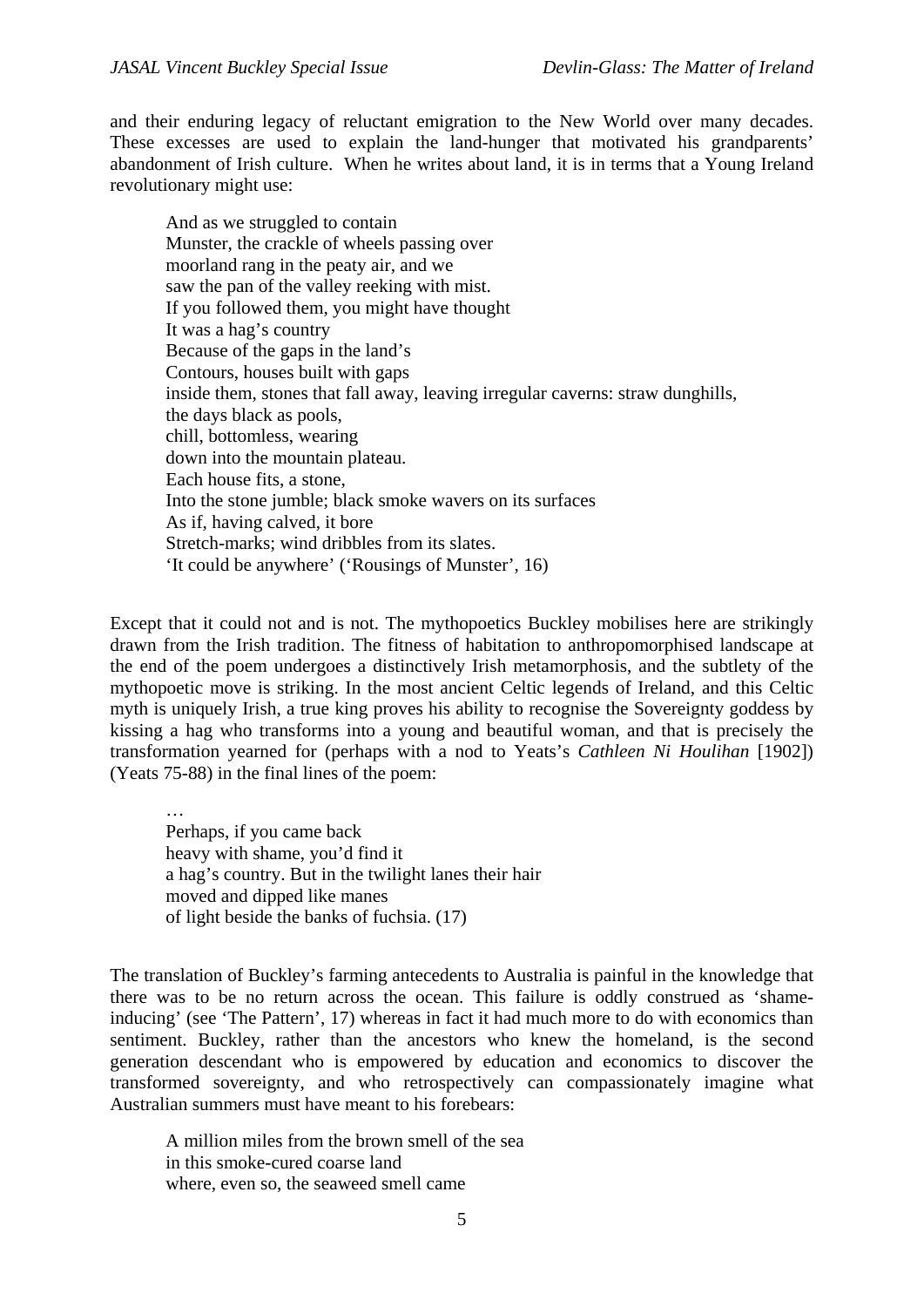on the cool change; farming over a deep creek, they find there's nothing in the dry hills to melt them, for whom heaven is no longer possible. ('Springfield', 35)

His ancestors exchanged the benign Irish landscape for something altogether more elemental: 'the *full* taste of meat' [my emphasis] (*Ibid*.). For the man of culture, it is a bad trade, and to understand its necessity agonising. But is this not incarnational thinking in action? Literally and perhaps spiritually, in the light of the anomie he later comes to connect with twentiethcentury Ireland.

One of the curious writing stratagems that Buckley employs in this volume is that although the poems are organised in 'blocks' which map antipodean differences, the movement from one culture to the other is often seamless and disorienting. The reader is sometimes unsure in which hemisphere a poem is located, only to have the ground shift under her feet mid-poem, mid-line. And the reservations about one country function as an implicit contrast to the other. It happens too systematically to be accidental—for example, in 'Depression'(37), 'Origins' (39), 'Orangemen'(41-2), 'and weeks before you were to leave for home you started dreaming'(49), 'Dick Donnelly' (26), 'Your Father's House' (28-9), and 'Matrix', (32-33).

The conceit, and it is only a conceit, which underwrites what I have described as a systematic cultural bifocalism, is quite fascinating and most clearly articulated in the long poem 'Membrane of Air' (58-63). Here and in other poems, like 'Gaeltacht' (10-13), Australia is constructed as the most remote Gaeltacht, separated only by a 'membrane of air' from the motherland and linked by oceans. What is interesting about this conceit is that it is precisely the ocean matrix, rather than the landmasses, which scholar Pam O'Neill argues linked the loosely federated medieval monasteries of Celtic Dalriada (the monasteries of Northern Ireland and the west of Scotland) (195) . That this *is* a conceit, a metaphor, is painfully obvious, and its flimsy basis is readily acknowledged by the poet who '[hopes] for nostalgias/to glare back, and make them/glow like paint'. The provisionality of this is striking: *nostalgias* (strangely pluralised, and indicating perhaps the fragmentariness of the project) carry a freight of negativity. What creates nostalgia, normally positively toned if a tad derogatory, in this case is expected to 'glare back' and it is the job of the poet presumably to make them 'glow like paint'. The act of return is hardly triumphalist: the poet styles himself as a 'pensioner again' and abases himself:

And I am willing to be, as you want me, guest, foreigner, son. ('Membrane of Air', 59)

The poet's acknowledgement of being there by grace and favour of others is striking: he has a range of options in terms of the role(s) he is to play, but no control over them. He (properly?) does not presume that the role he would perhaps choose for himself, probably sonship, is viable for his hosts, and indeed while they attempt to avoid essentialism, both essays on the subject of identity ('Imagination' and 'Identity') cannot avoid it. In the poem, the sea-surge which binds the two countries together is represented as a source of terror, a cause of vulnerability, which is barely containable. It invades his 'one manageable room' (59). In a collection which as Harvey argues is preoccupied with death ( 'Guest' 214-5)—that of others like James McAuley and his own—it is through children, that *hope* and understanding of existential pain come (whether that of Cait, [44], or of famine orphans, 'The Blind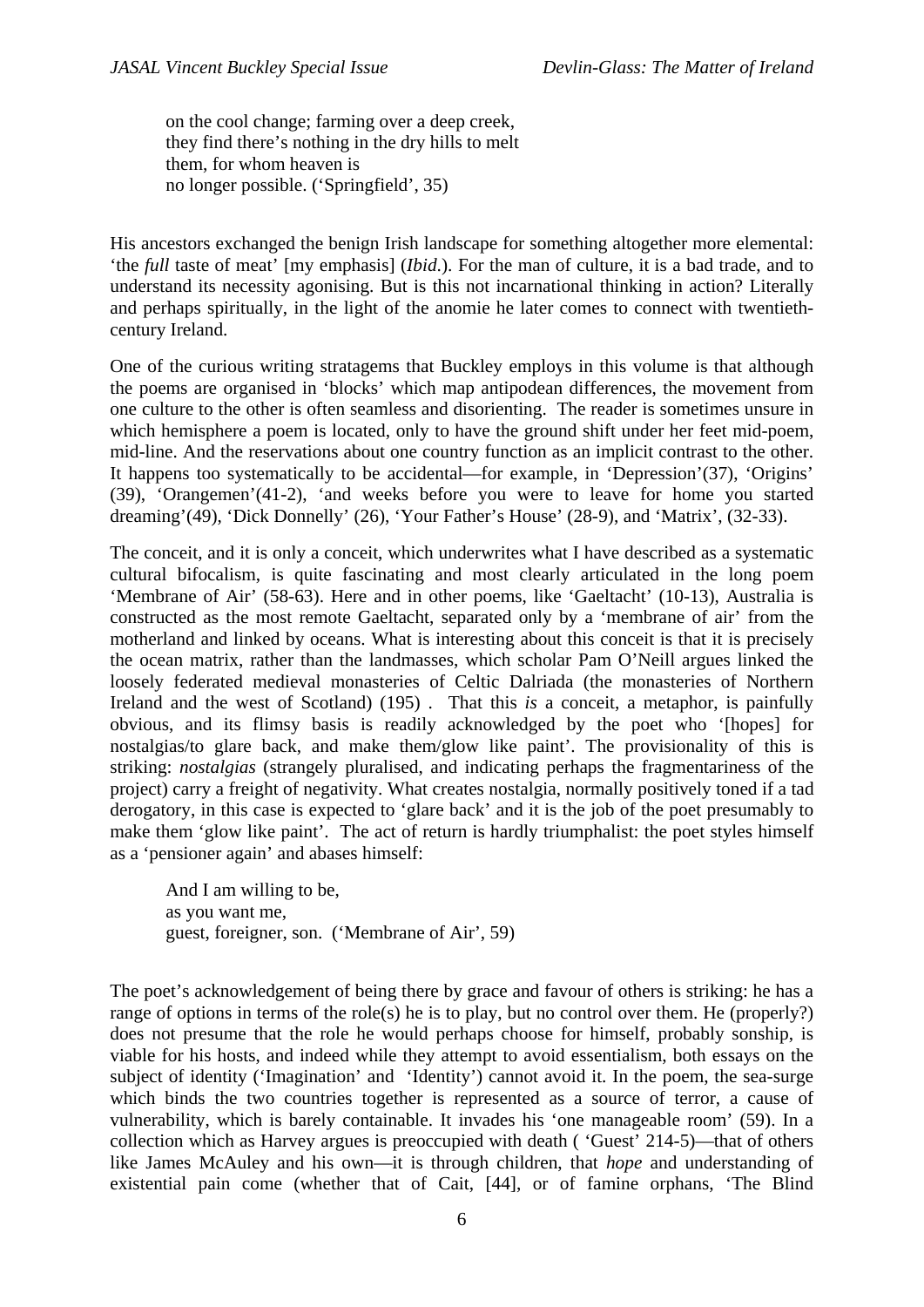School'<sup>[24-5]</sup>), but at the end of the volume, metaphor after metaphor work to elaborate the connections he is engineering between Ireland and Irish Australia, and the conceit of the two countries being linked culturally as Gaeltachts. *Ocean* is in this poem re-signified as the *matrix*, rather than as the landmasses of each country, as before. Clearly he knows that the chief distinguishing feature of a Gaeltacht, the Irish language, is not the basis for the connections he desires, and so he looks to biology for a variety of metaphors: at the start of 'Membrane of Air', he invokes minute oceanic 'washes of cold villi, a crush of polyps/chilled by the assimilated streams'. These generate

pinpricks of heat starting forming colonies of electric links. Whole seas beat on the mossy seawall; the sunk blood spills upward; the poison flows link by link the water swells against my foothushes of moist air ebb around me. On Sandymount, standing beside the wind: Salt arena for a dry-skinned people. (50)

The gaps and absence of punctuation where one expects it also work to construct connections. One thinks of the concrete poet, Herbert, whom Buckley admires in *Poetry and the Sacred* (33-6, 44-7). The allusion to Sandymount presumably pays tribute to the Martello Tower immortalised by Joyce, probably the most prominent literary home-that-was-not-a-home in Dublin in the 1970s, and the tower, of course, another symbol of empire. The final section of the poem ends with a drowning that is also a kind of rebirth:

Mollusc, membrane. Who Has put the sea under this stone, Drove down with hanging fingers to the seabed's flat cavernlands where mussels, whelks lay with their mouths together, their pulp flowing with invisible metal links, letting the water steep them in their dead colour

Ireland as usual

the soft pads of hands blessing, or welcoming, till I thought the raw seawall floating in rain, the sea

burn, and the city, for all its cold willow colour, melt into it no more than a membrane of air between us. ('Membrane of Air', 63)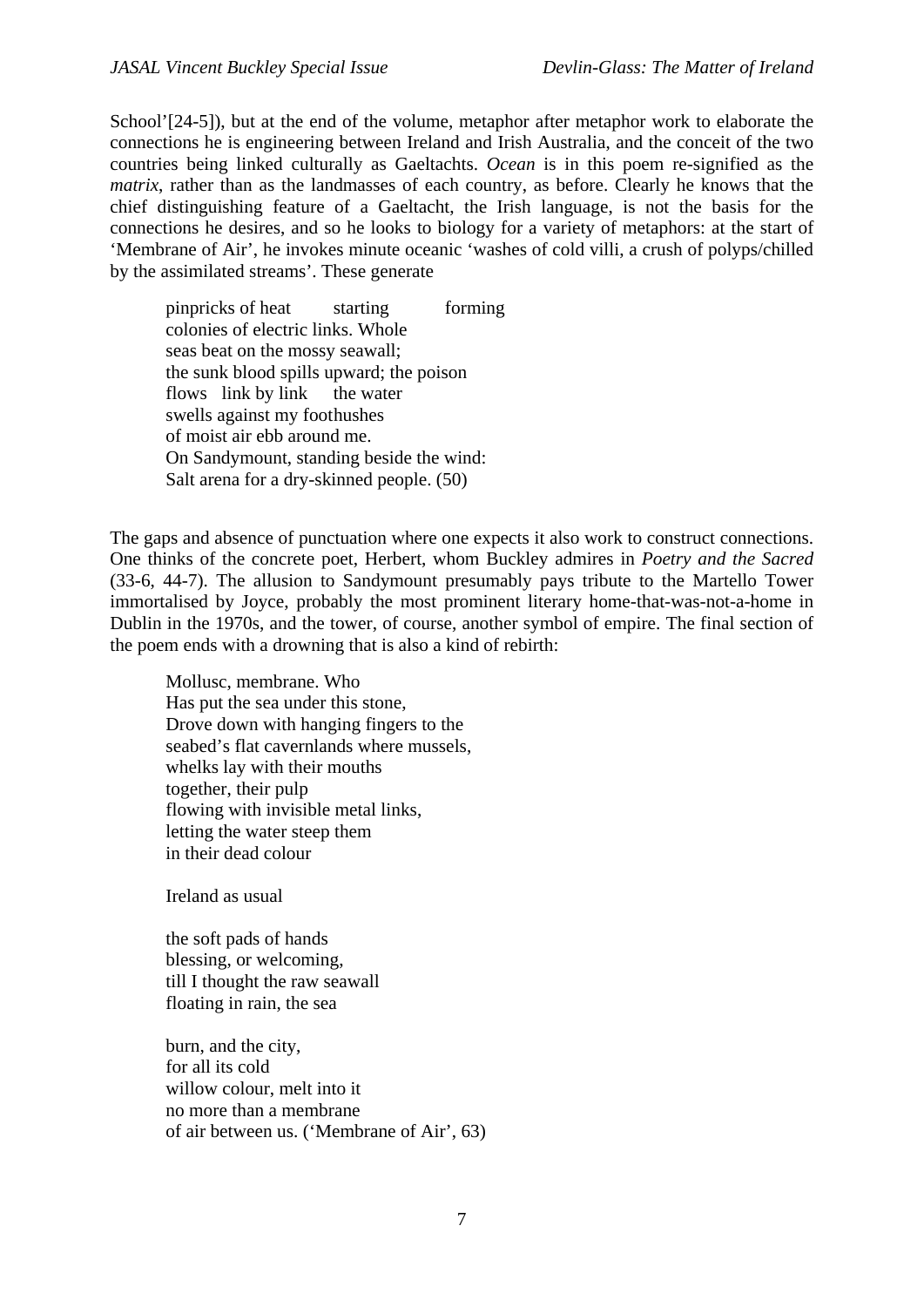The seawall, symbol of *émigré* partings in the nineteenth century, is reduced to a membrane of air, and to what is buried in the ocean, by the ocean, the source of potential life and connectedness. In a collection in which this is the final gesture, and one that is selfconsciously constructivist, one cannot help but feel that although the Gaeltacht conceit is flimsy at a literal level, the notion of the sea (rather than two separate contrasting landscapes) as the matrix ingeniously enacts a willed and desired joining up of purposes, adroitly avoiding the necessity to choose between Ireland and Australia. It delivers a *both/and* scenario (Kearney), when previously either/or had been what he offered himself.

The project of fashioning Irish identity in prose was perhaps doomed before it began by the affective state that motivated it—emotional exhaustion, illness, a desire for a country or culture to supply perfection, heaven. What the poetry of *The Pattern* does enable, by contrast, though it is not heralded and indeed is refused at a conscious level by Buckley, is an enlistment of his muse for engaged work in the political domain<sup>9</sup> of Ireland. It is perhaps an unforeseen outcome of his incarnational theopoetics and the project begun within the Catholic apostolate. John Docker's theory (outlined in *In a Critical Condition)* that literary modernism (in the form of Leavis-ism and the determined aestheticism of New Criticism) in Australia entailed and enabled an avoidance of the category of the political, perhaps needs to be revised in the light of what the matter of Ireland effected, and destabilised, in the sensibility of one of the main practitioners. Perhaps, for Buckley, the real terror was not of the 'Ireland within  $[\text{him}]$ <sup>10</sup>, but what he identifies in one poem, as 'the terror of something needing to be said'. and the end of '*avoid[ing]* speaking freely/about freedom' ('Discipline in Baggot Street', 55). What we see in *The Pattern* is the emergence of the unashamedly partisan political poet, a phenomenon formerly earnestly travestied by literary modernists, including Buckley—a seachange rich and strange, and poetically productive.

### <span id="page-8-0"></span>**NOTES**

<sup>1</sup> Buckley in *Cutting Green Hay* casts the Brisbane contingent as adversaries and reads his own position in O'Neill and Wertheim's eyes as 'too establishment' (258). The relationship was certainly more filial and the sense of intellectual debt much stronger than Buckley allows. Again, Buckley's world-weariness and sensitivity to criticism seems to be the issue.

2 See < [http://www.vatican.va/holy\\_father/paul\\_vi/encyclicals/documents/hf\\_p](http://www.vatican.va/holy_father/paul_vi/encyclicals/documents/hf_p-vi_enc_25071968_humanae-vitae_en.html)[vi\\_enc\\_25071968\\_humanae-vitae\\_en.html>](http://www.vatican.va/holy_father/paul_vi/encyclicals/documents/hf_p-vi_enc_25071968_humanae-vitae_en.html), accessed 29 April 2009.

<sup>3</sup> Buckley's idiosyncratic theology/theopoetics is the subject of an essay by Philip Harvey ('Catholics') who argues that Buckley disassociated himself from some aspects of Vatican II practice, including the use of the vernacular in ceremonies, and in this respect may have occupied a very different position compared with other lay apostolate workers he inspired.

4 This graffito also alluded to Anglican Bishop John Robinson's much loved book, *Honest to God* (1983) which articulated the secular theology movement from a different cultural tradition. The Newman Society prided itself on its ecumenism.

<sup>5</sup> The earliest symptom of the change is a pamphlet published by The Committee for Civil Rights in Ireland, of which Buckley was president, *Ulster: Why?* (1972). It aims to explicate, without deploying 'propaganda' according to its writers, the issues of violence in Ulster and internment without trial.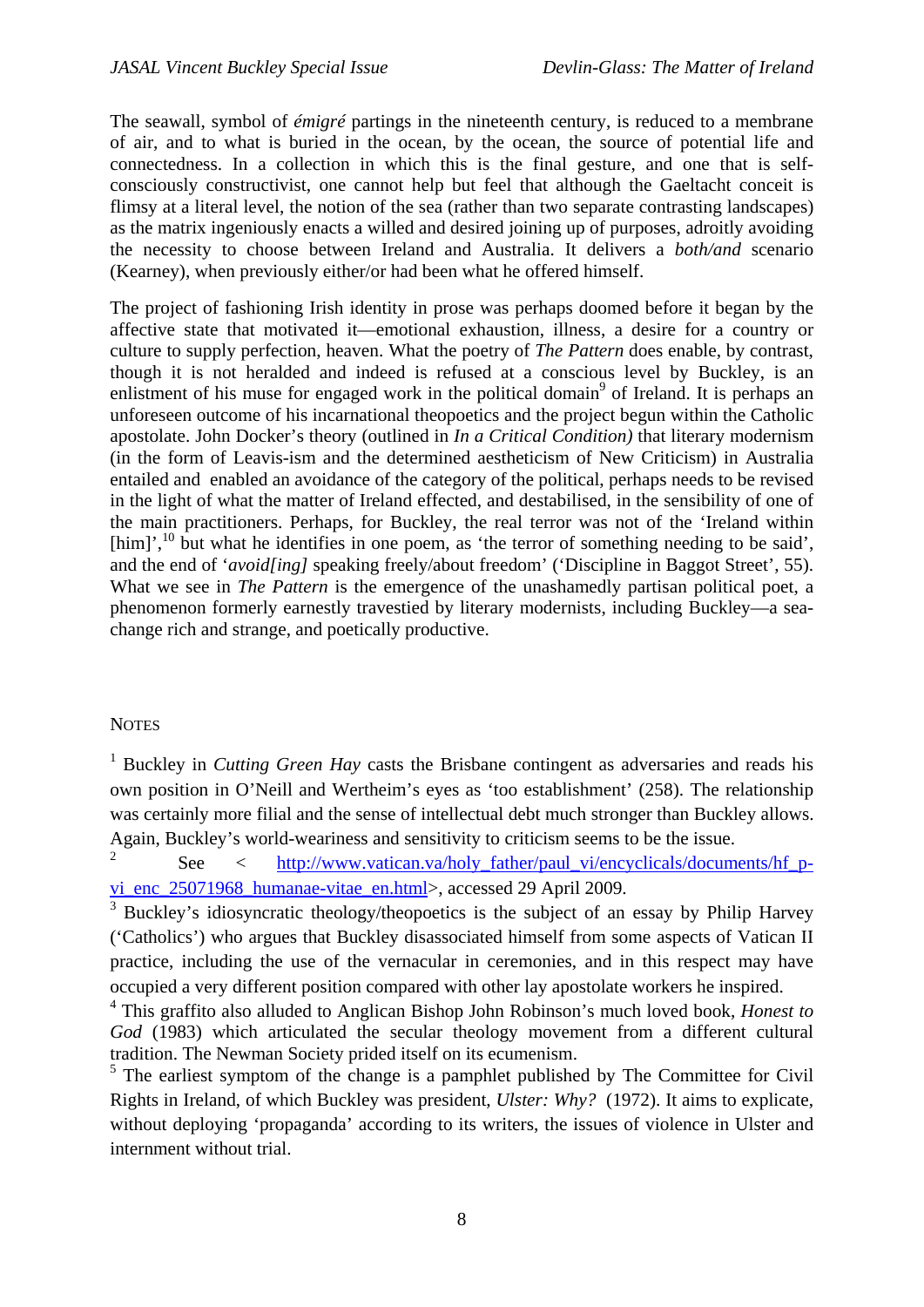<sup>6</sup> See, *Memory Ireland*, pp.173-6, and note in particular the adducing of accusations and the conscious failure to provide evidence. The Irish (the context is the British government's refusal to negotiate with hunger-strikers in Long Kesh) are cast as heroic, principled, dignified and their opponents as cynical, self-important, lacking in imagination, and deeply callous.

7 He is a significant absence in *The Field day anthology of Irish Writing*, the preeminent Irish anthology.

<sup>8</sup> A fine entry on Pierce Ferriter in the Princess Grace of Monaco Irish Library database <[http://www.pgil-eirdata.org/html/pgil\\_datasets/authors/f/Ferriter,Pierce/life.htm](http://www.pgil-eirdata.org/html/pgil_datasets/authors/f/Ferriter,Pierce/life.htm)> accessed 30 January 2009 also provides a bibliography of relevant historical and poetic works.

9 For a contrast in terms of engagement, see 'Eleven Political Poems' (Buckley, *Arcady*) in which satire is the mode.

<sup>10</sup> Terror of 'the Irishman within' is the pathology he attributes to a jocular, and rationally defensive James McAuley in his elegy, 'Ceol –Beag for James McAuley' (*Pattern*, 47) when McAuley expressed his 'deep instinct for not entering the Irish question' see *Cutting Green Hay*, p.182.